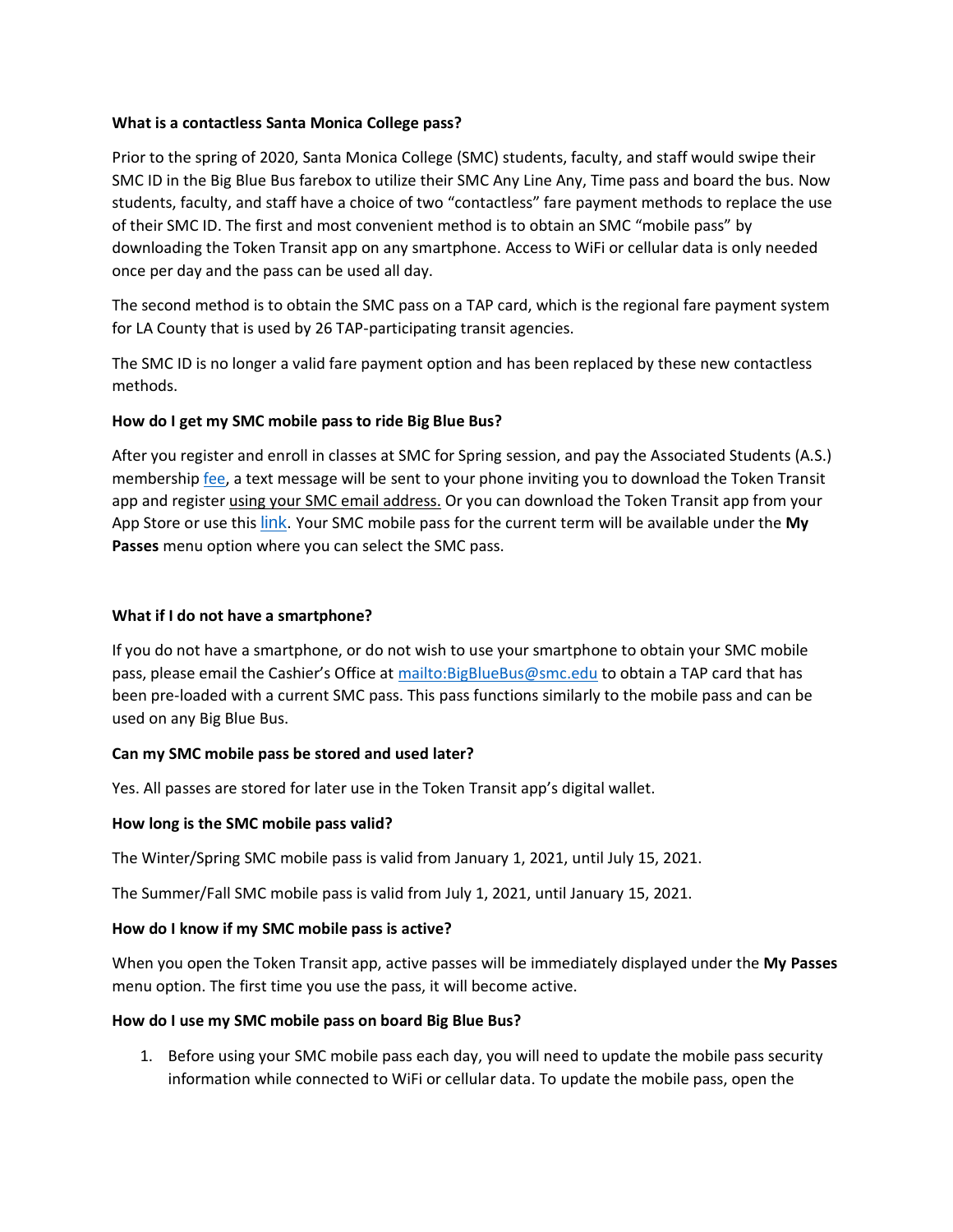Token Transit app, select the Santa Monica College pass under **My Passes**, then a screen will appear with instructions on how to validate your mobile pass when boarding.



2. When boarding, hold your smartphone near the Token Transit validator located near the farebox.



3. Both your smartphone and the validator will flash green to verify your pass has been accepted, and you may proceed to board the bus.

# **Can I ride without an internet connection?**

Yes. Token Transit can be used offline. However, the app requires WiFi or cellular data service when the new SMC mobile pass is uploaded to your **My Passes** wallet once per session or when updating security information once per day. If you update your mobile pass in the morning, it will display the pass offline for the rest of that day.

In summary, Token Transit requires an internet data connection in the following situations:

# *Requires Internet Connectivity*

- $\sqrt{ }$  Uploading a new mobile pass once for the entire session
- $\sqrt{ }$  Updating a mobile pass daily for security information

# *No Data Required*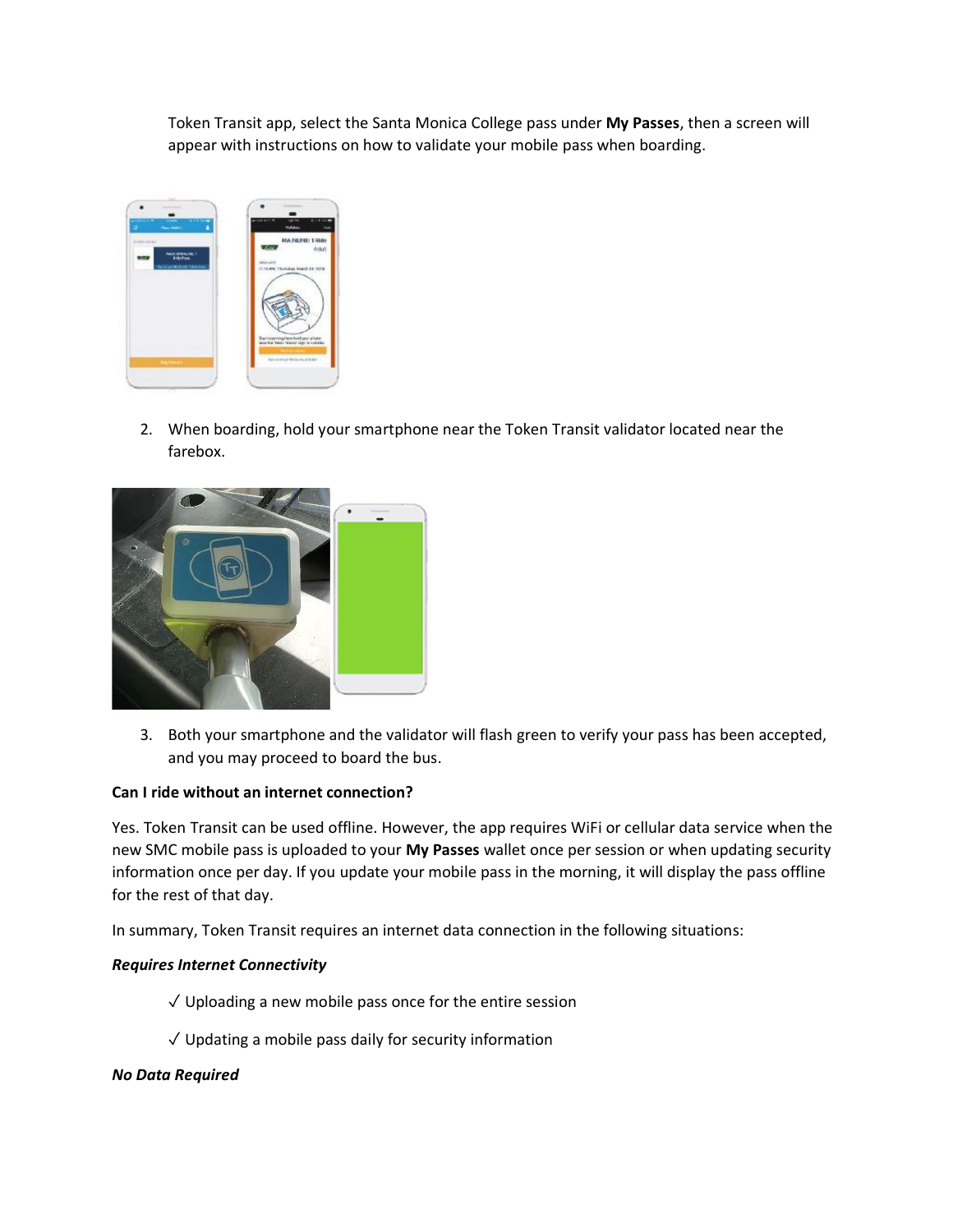$\sqrt{\ }$  Boarding bus and validating a mobile pass on board

#### **What type of services does the Token Transit app require for me to upload and use my mobile pass?**

As noted above, the Token Transit app uses WiFi or cellular data to upload mobile passes and to update security information daily. Token Transit also uses your location services to provide Big Blue Bus with anonymous and aggregated reporting of where Token Transit is used. Bluetooth and NFC (Near Field Communication) are used onboard the bus to perform electronic validation of your mobile pass.

Please enable location services and Bluetooth for Token Transit on your smartphone so that the onboard validator can read your mobile pass. If you prefer not to enable location services, you can show your mobile pass to the Operator instead.

#### **Is my smartphone supported by the Token Transit app?**

Token Transit supports iOS and Android smartphones.

#### *iOS Version Support*

Requires iOS 9.0 or later. Compatible with iPhone, iPad, and iPod touch. Download Token Transit in the App Store.

#### *Android Version Support*

Requires Android 4.4 and up. Tested for compatibility with the most popular Android devices. Download Token Transit in Google Play.

# **What if I have a technical problem when using the Token Transit app?**

Please contact customer support directly through the Token Transit app. Simply tap the **Account** icon in the upper right corner of the app, then click Help, and then select Contact Us.

| 4 Messages all 全<br>6:40 AM<br>Ò<br><b>My Passes</b>                           | <b>Account</b>               | a support.tokentransit.com<br>Done                                              |
|--------------------------------------------------------------------------------|------------------------------|---------------------------------------------------------------------------------|
| <b>STORED PASSES</b>                                                           | $+1415 - 555 - 0162$         |                                                                                 |
| <b>Santa Monica College</b><br>big<br><b>blue</b><br>bus<br><b>Spring Pass</b> | 2<br>Barbara Andres          | S.<br><b>Issues and Refunds</b>                                                 |
| Tap to use this pass                                                           | Barbara.andres@smgov.net     | $\geq$<br>Transfer passes to a new phone, request                               |
|                                                                                | Ω<br><b>Big Blue Bus</b>     | a refund, lost phone/account access<br>issues, get help with an IEHP/Kern pass. |
|                                                                                | $\mathbb{F}$<br>History      |                                                                                 |
|                                                                                | Code                         | Contact Us<br>Submit a support request                                          |
|                                                                                | Help                         |                                                                                 |
|                                                                                | 口<br>Legal                   | <b>Account and Payment Questions</b>                                            |
|                                                                                | ů<br>Version                 | Learn how to ride public transit with the<br>4.2.13<br>Token Transit app.       |
|                                                                                |                              | $\odot$                                                                         |
| <b>Buy Passes</b>                                                              | <b>Reset Location Prompt</b> |                                                                                 |